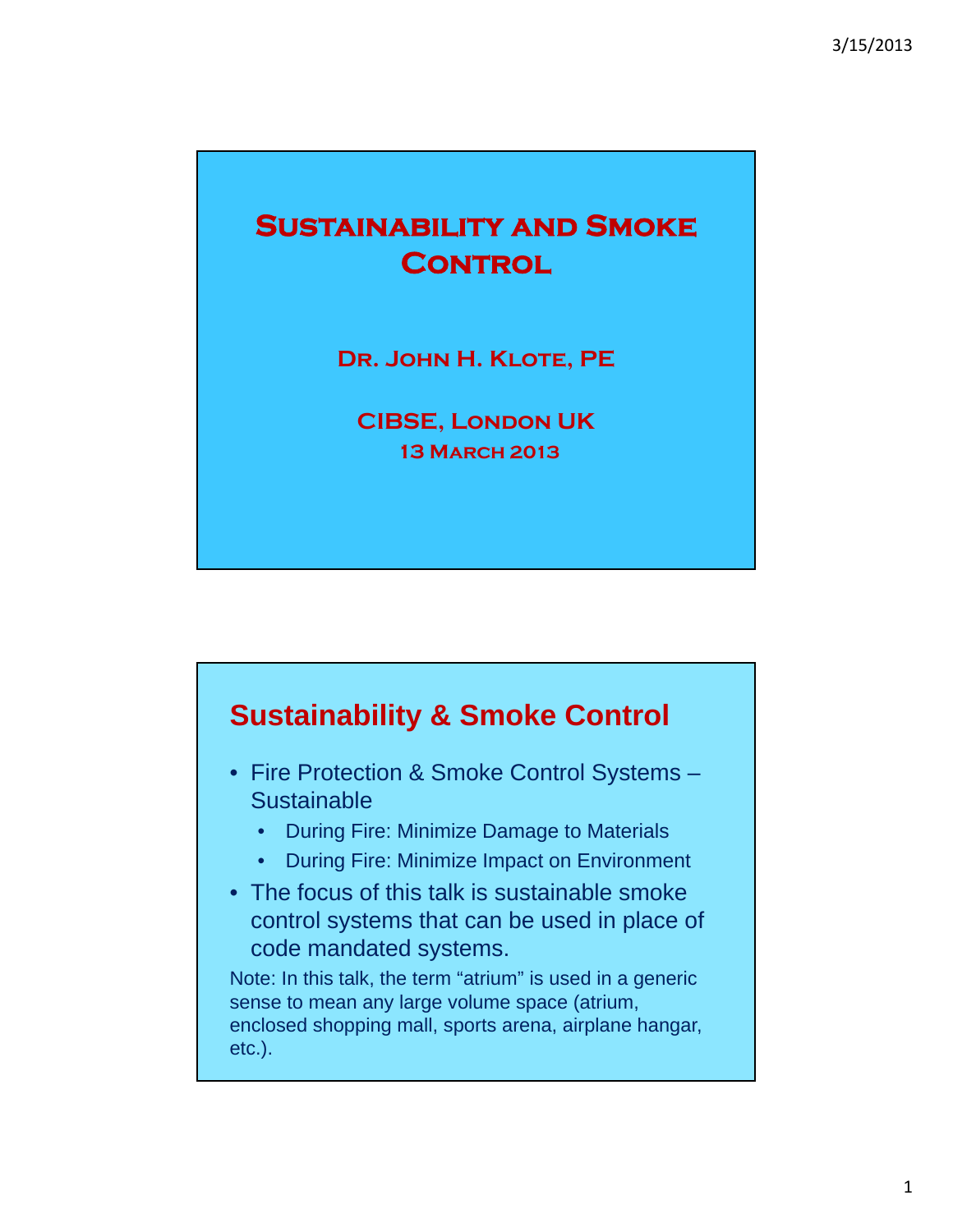### **Sustainability & Smoke Control**

- Sustainable Smoke Control Systems Limited Only by Ingenuity, Creativity, and Knowledge of the Design Team
- Essential: Alternate Systems Provide at Least Equivalent Protection
- Many Sources of Smoke Control Information
	- New ASHRAE Publication "Handbook of Smoke Control Engineering"

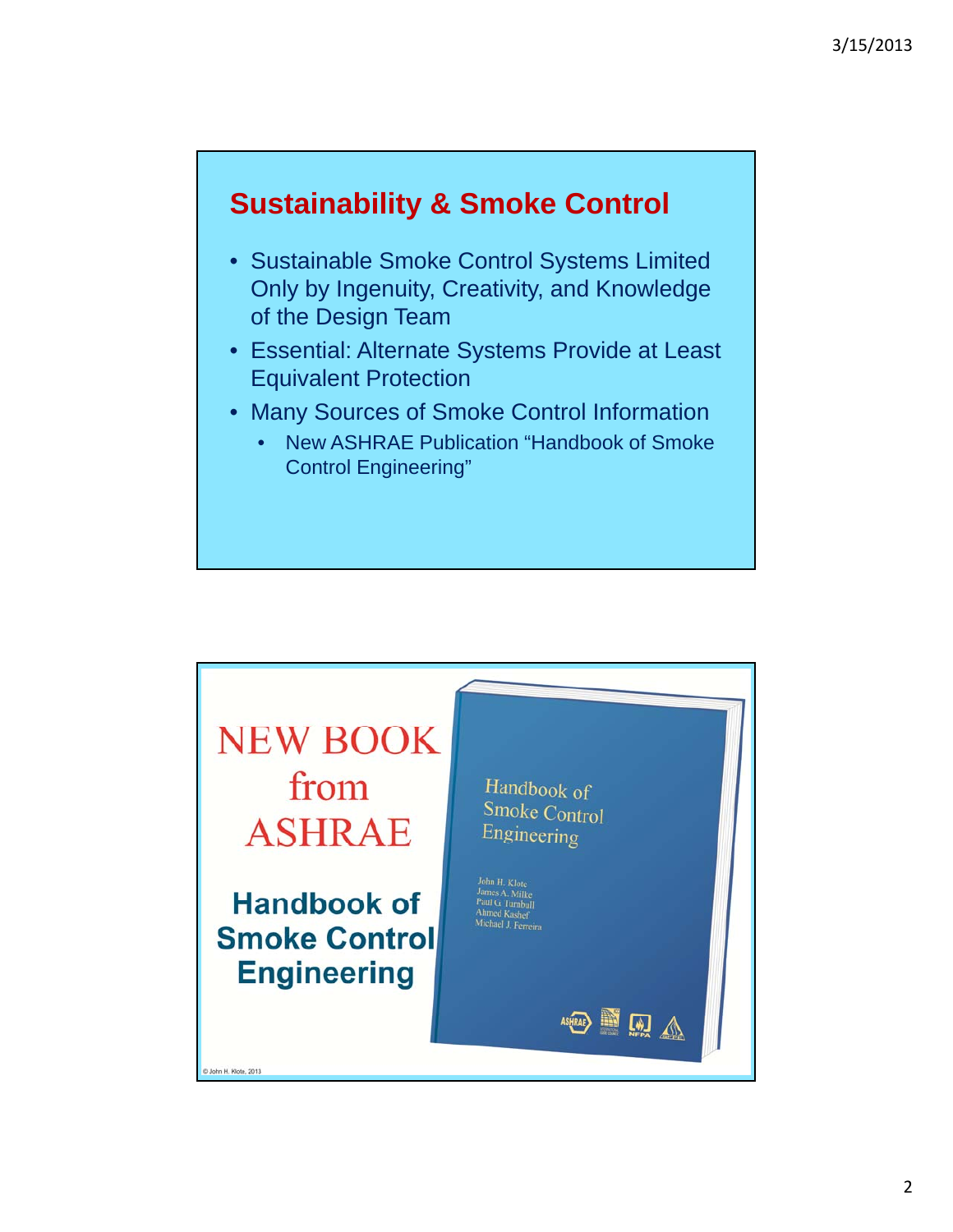#### **Topics in New Smoke Control Book**

- Design Weather Data
- Flow of Air and Smoke
- Egress Analysis
- Design Fires
- Human Exposure to Smoke
- Automatic Controls
- Pressurized Stairwells
- Pressurized Elevators
- Zoned Smoke Control
- Atrium Smoke Control

#### **Topics (Continued)**

- Fire and Smoke Control in Transport Tunnels
- Computer Analysis (CONTAM, CFAST & CFD)
- Full Scale Fire Testing
- Commissioning & Periodic Testing
- Appendix: Derivation of Equations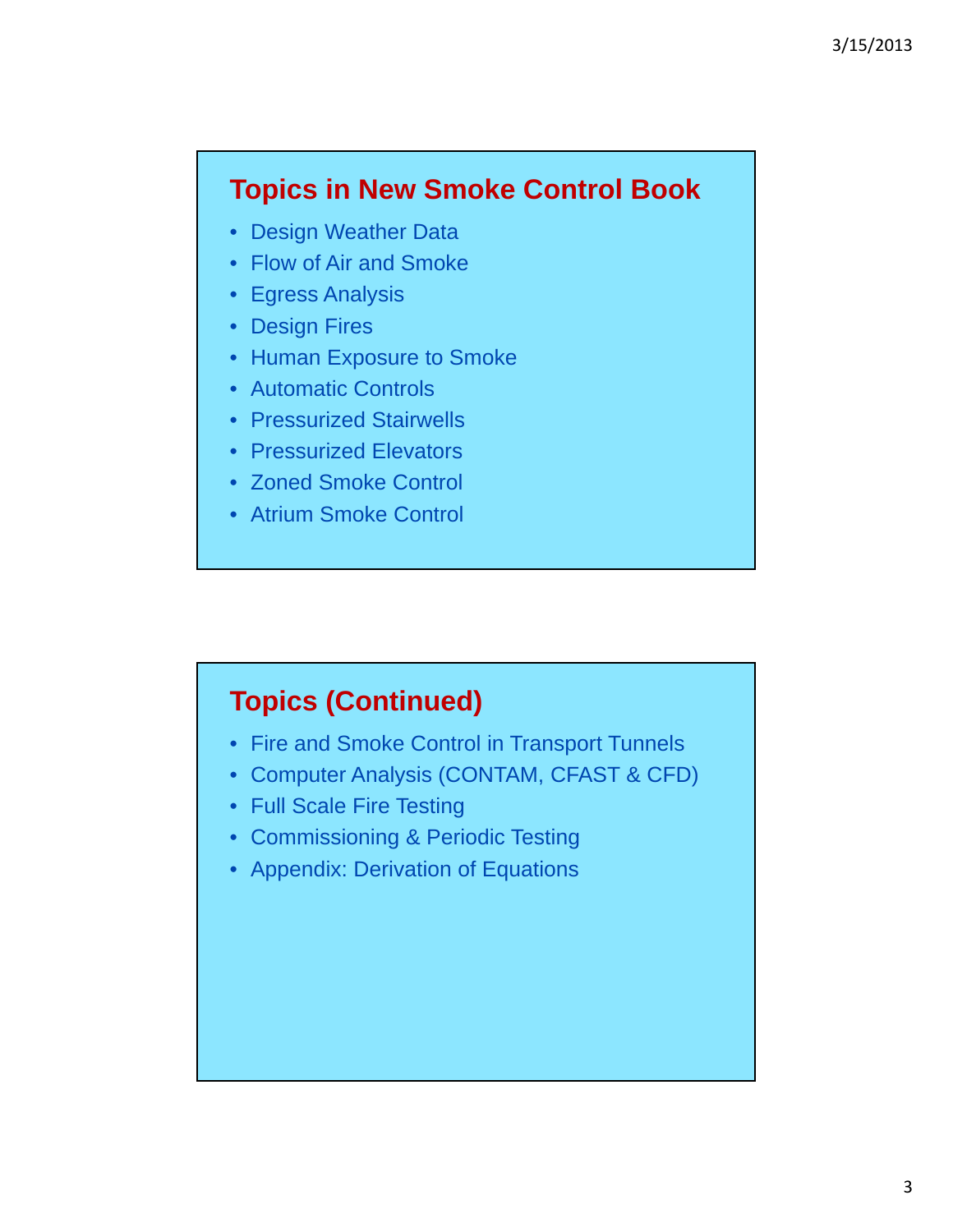### **Smoke Control Systems**

- Conventional System: Goal is to keep smoke away from occupants during evacuation.
	- There is always some amount of smoke that comes into contact with occupants.
	- The intent is that smoke contact is slight.
- Tenability System: Goal is to maintain a tenable environment during evacuation.
	- A tenable environment is one in which smoke and heat are limited such that exposure is not life threatening.
	- Systems are analyzed to provide confidence that a tenable environment is maintained.



- Smoke Transport Calculations
	- CFD Modeling (Atria)
	- Network Modeling (Large Buildings)
- Tenability Calculations
	- Toxic Gases
	- Heat
	- Thermal Radiation
	- Reduced Visibility
- Evacuation Calculations
	- Evacuation time = pre-movement + movement time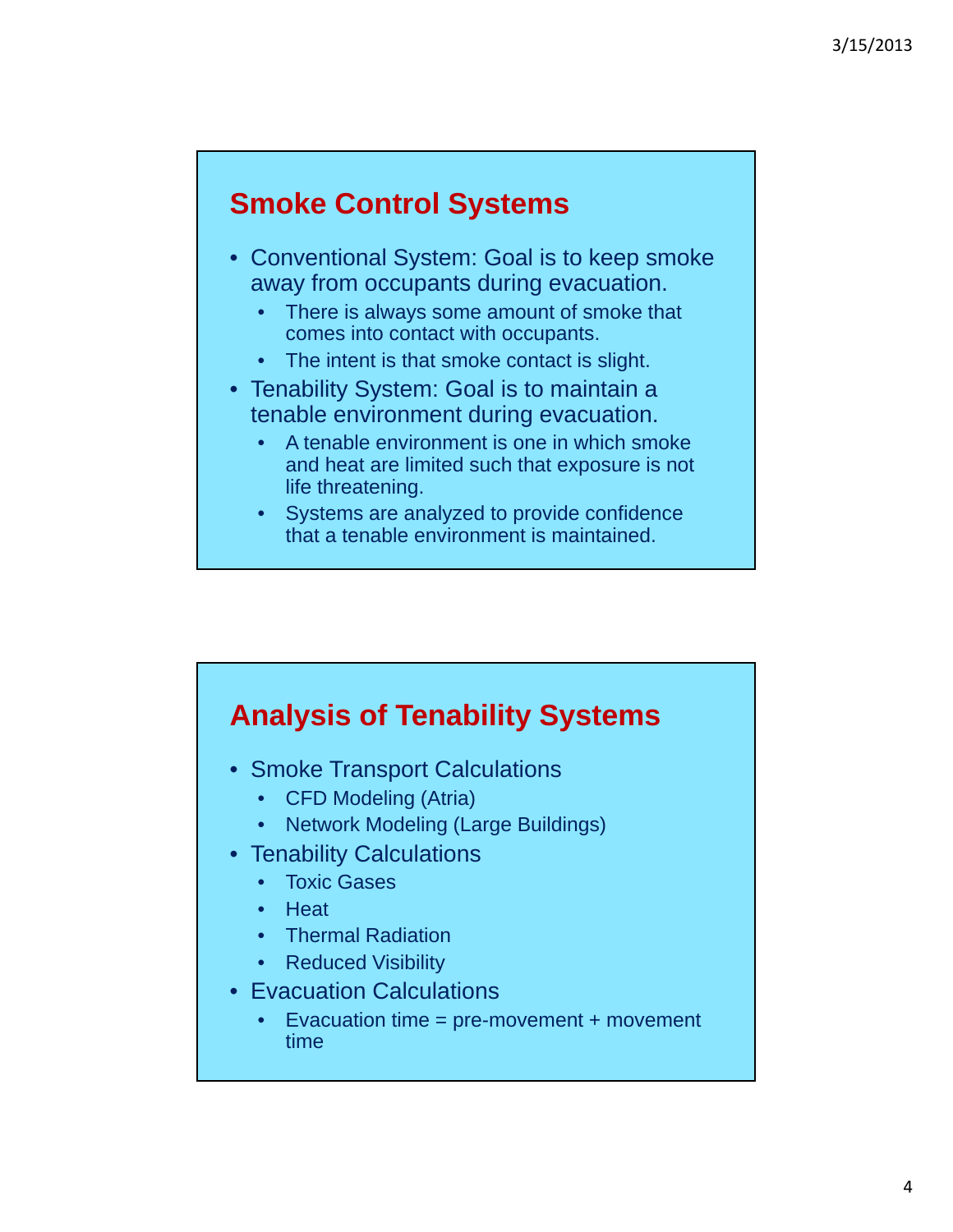

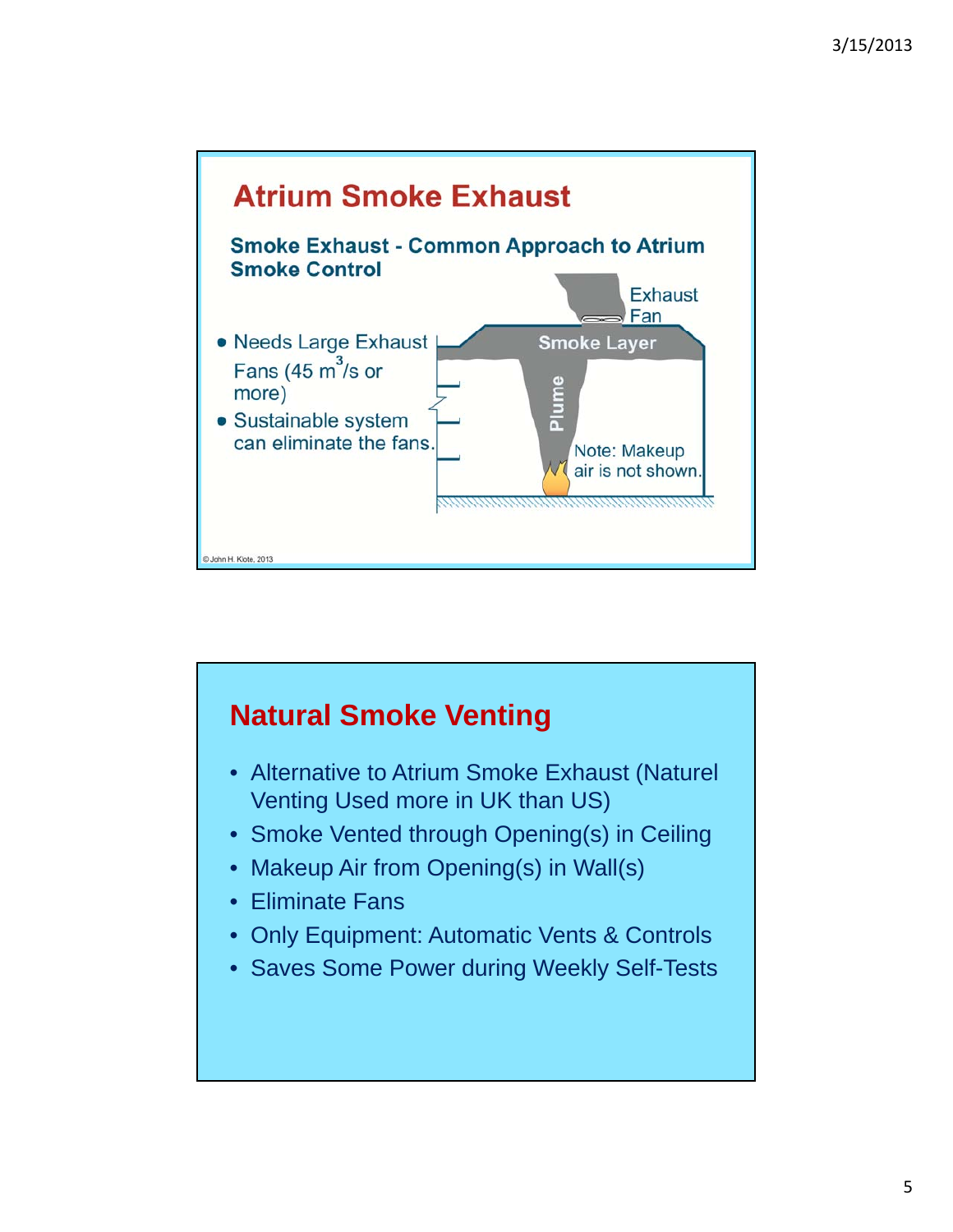

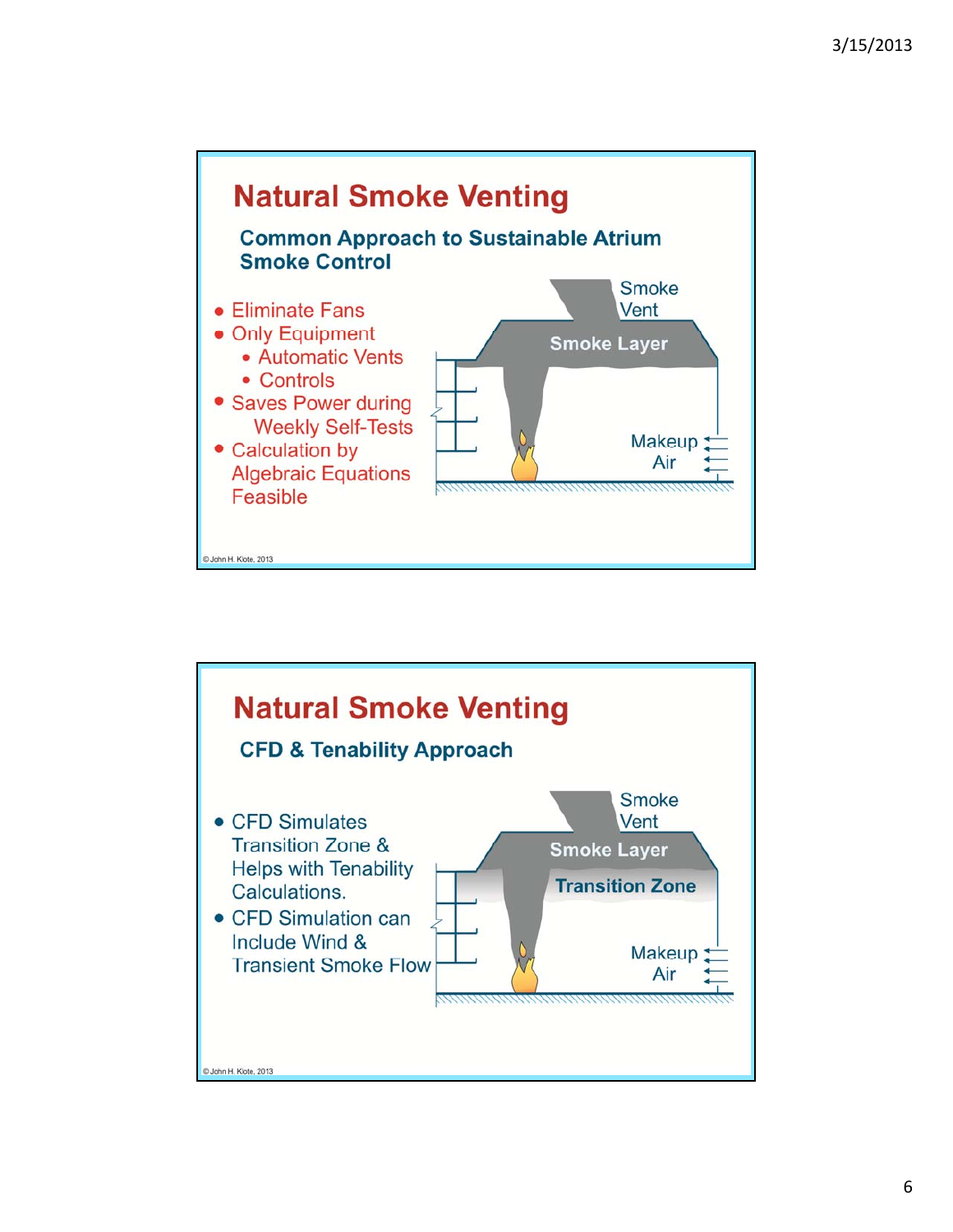### **Smoke Filling**

- Alternative to Atrium Smoke Exhaust (Smoke Filling Used more in UK than US)
- Applicable for Very Large and High Atria
- Smoke Diluted in Large Volume (Plume Mechanics)
- Eliminates All Smoke Control Equipment
- CFD & Tenability Analysis Recommended

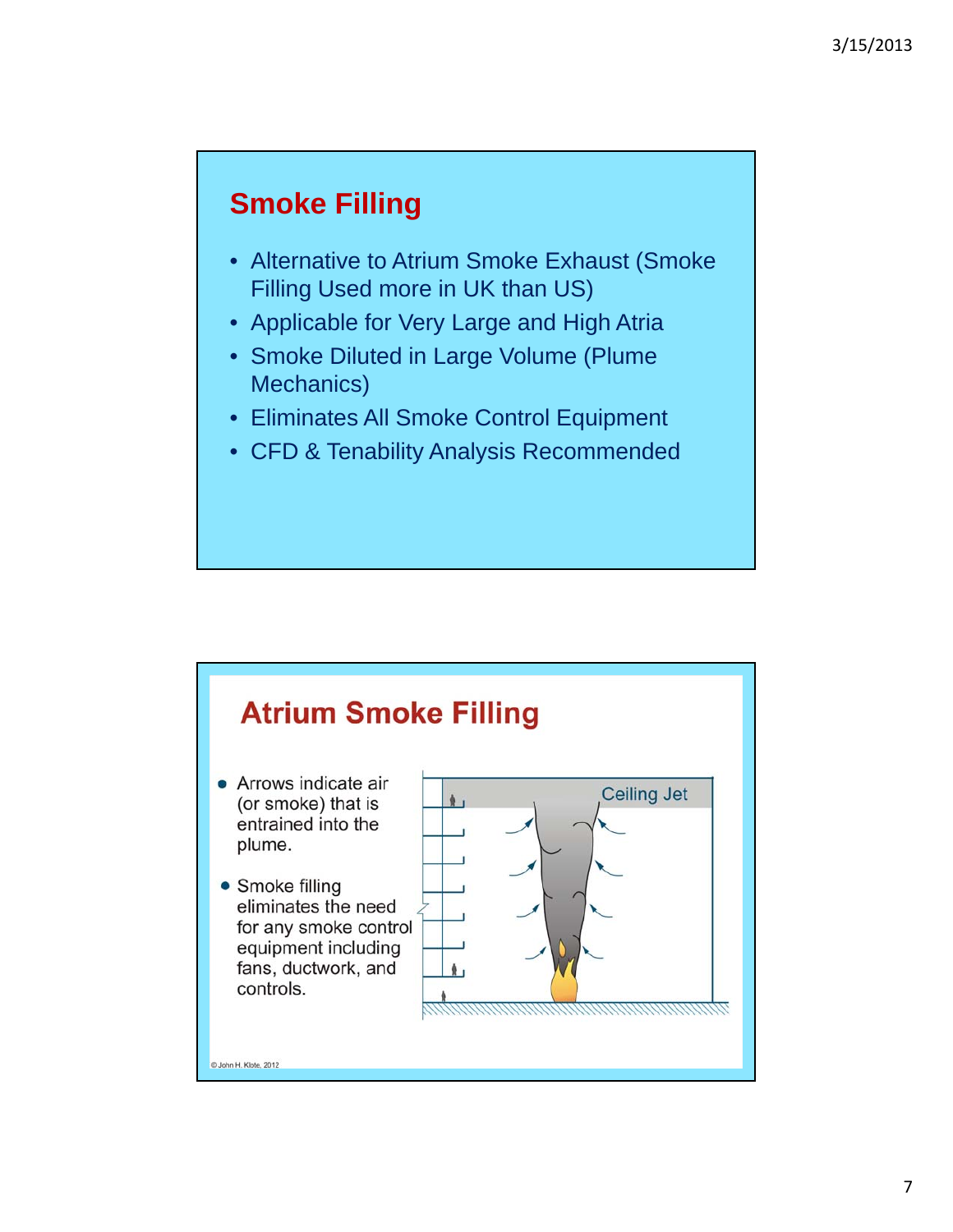

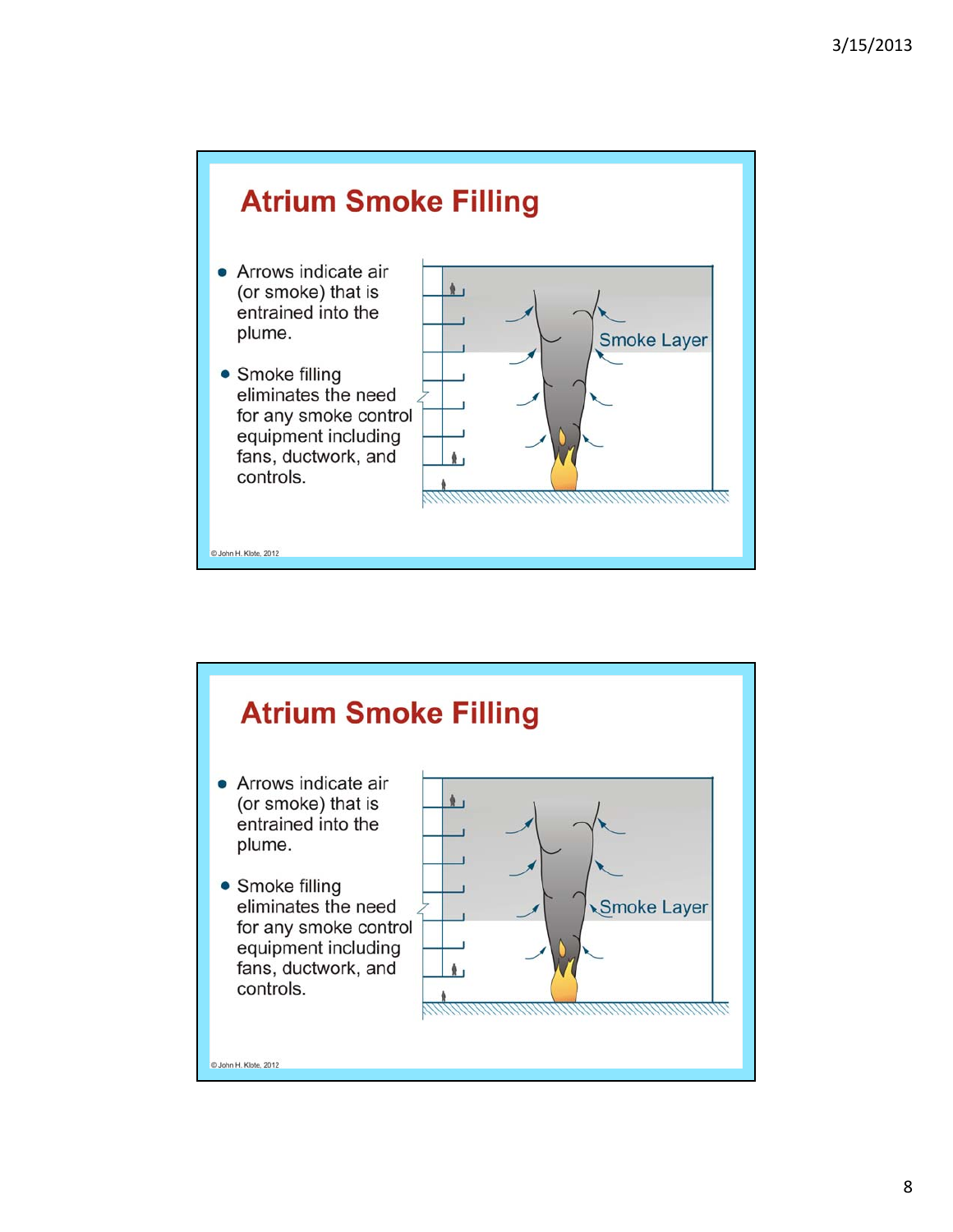

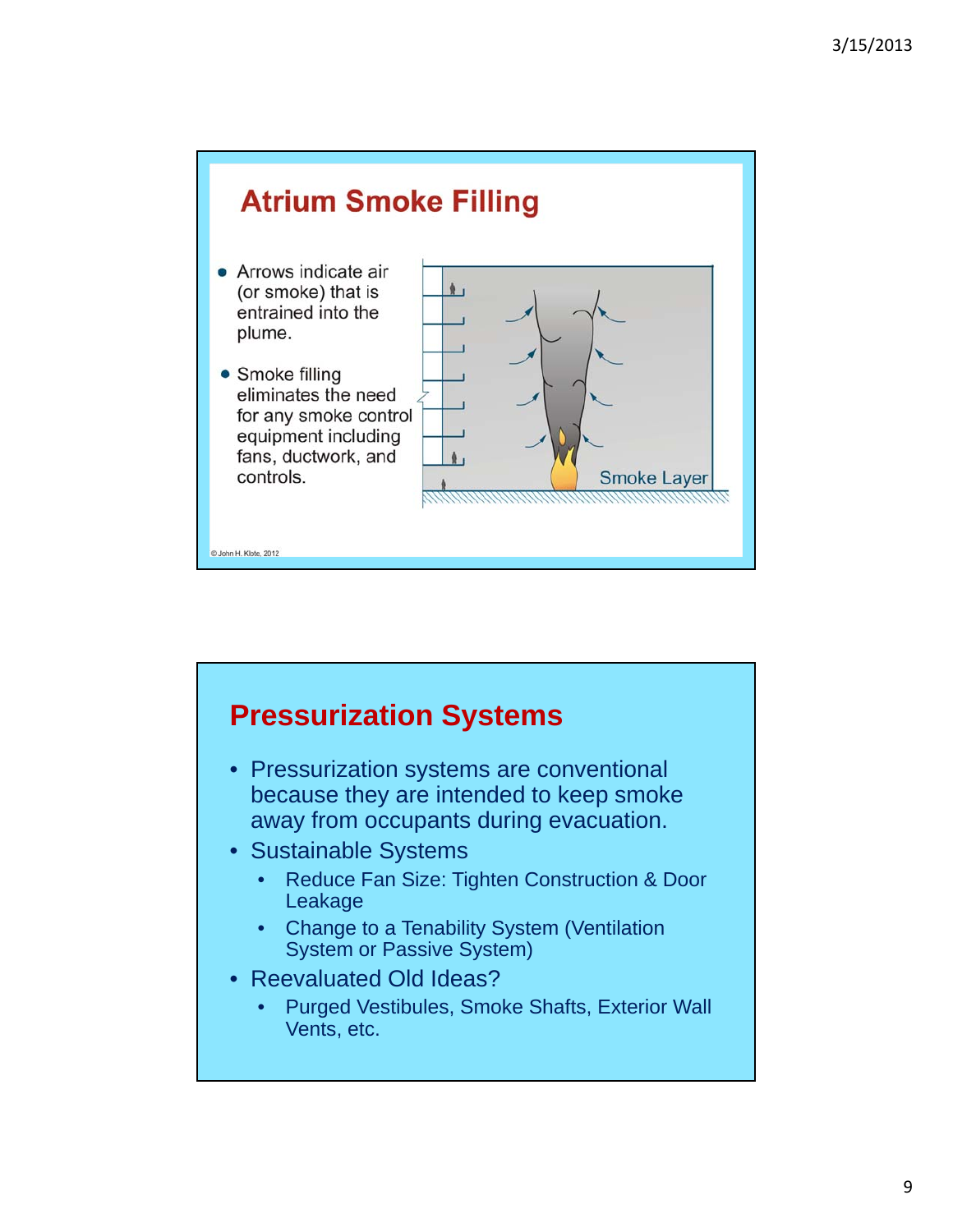### **Stairwell Ventilation**

- Example of Using Ventilation (Ferreira & Cutonilli 2008; Klote 2011)
- Concept: Ventilation Air Supplied to Stairs to Dilute Smoke & Maintain Tenable Conditions
	- $\bullet$   $\wedge$  P Not Intended
	- Some Smoke Leakage
- Design: Balance between Ventilation & Smoke Leakage
- Ventilation Promising for Tall Stairwells